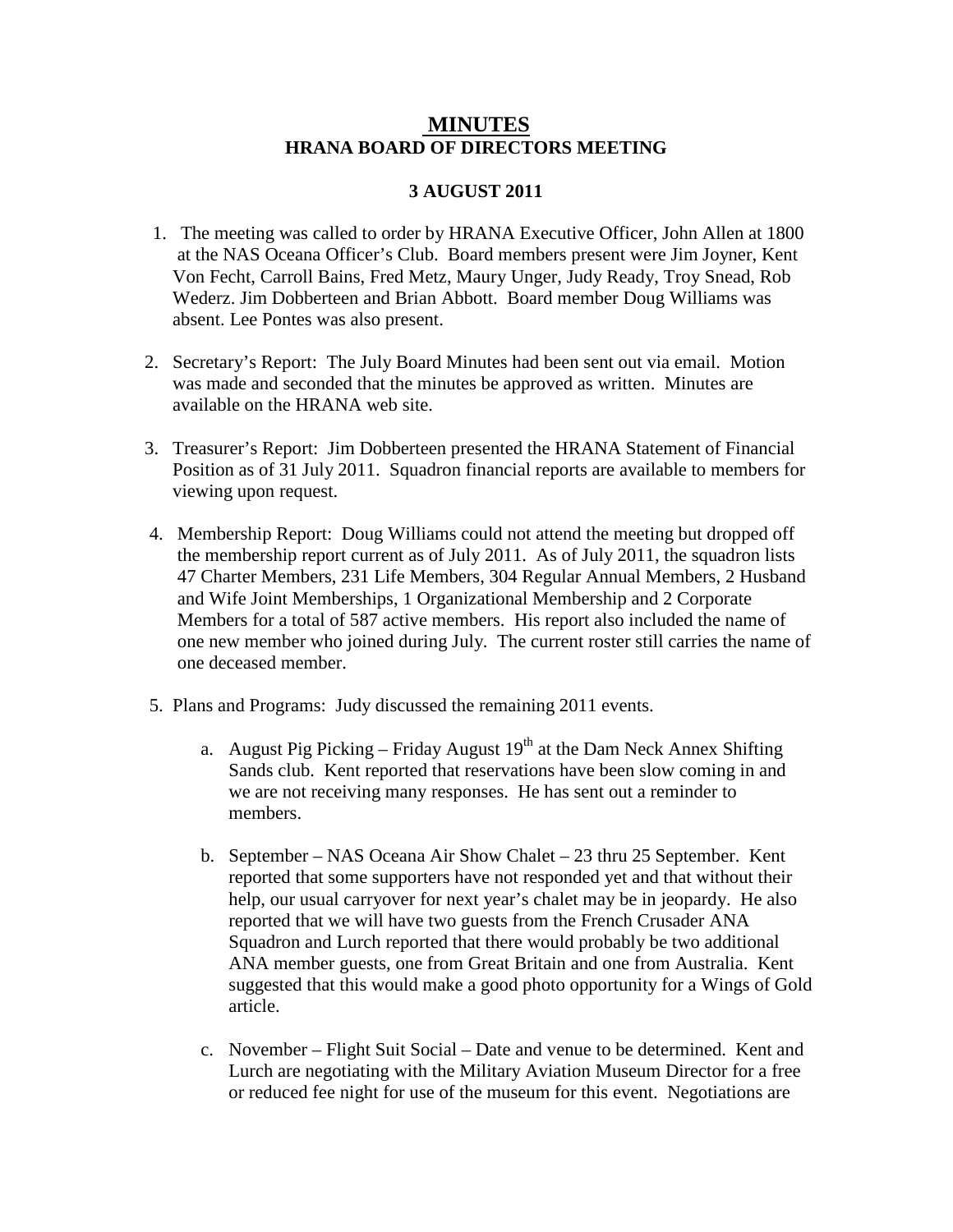based on the value of the Summer Bus Tour tour guide services provided to the museum. The Naval Airpower Legacy presentation will be given at the social.

- d. December Christmas Party The Christmas party will be held at The Renaissance Room, 324 North Great Neck Road, Virginia Beach on Friday 16 December. Flyer will be out early in November.
- 6. August Luncheon: Next luncheon will be Wednesday August  $17<sup>th</sup>$  at the NAS Oceana Officer's Club. Speaker RADM. Julius S. Caesar, Vice Director, Joint Concept Development & Experimentation (J9) Joint Forces Command. His topic will be JFCOM Realignment & Transition to the Joint Staff. The September luncheon will probably be moved up to the second week of the month in order to distance it from the air show and also there might be a possibility of having it at Oceana vice Dam Neck. Possible speakers for September include AIRLANT or the new Strike Fighter Wing Commodore.
- 7. PAO Report: Troy has been very successful in getting press coverage for the "Naval Airpower Legacy" presentation. He will also prepare an article about the presentation for Wings of Gold.
- 8. Bingo Report: Squadron is still waiting on the final \$3,000 from bingo, which must be used for charity.
- 9. Monument Report: Fred reported that there are two plaques to install and that the new flags have been ordered. He is working with the city on the Memorandum of Agreement for turning the monument over to the city. The proposed city agreement does not specify some items HRANA wants such as the city performing their standard maintenance, rights to the statues and HRANA's responsibility for cleaning the statues. It was also brought up that we need a sponsor for the agreement such as the Mayor or a pro HRANA council member.
- 10. Old Business:
	- a. Centennial of Naval Aviation Fred gave the latest details on the "Naval Air Power Legacy" program that is being presented at the Aviation Monument during the summer. Tour guides on the daily tours have been instructed to mention the nightly presentations to the tourists on the bus. AIRPAC wants a copy of the presentation for their archives. Fred also suggested that the presentation should be shown at the Centennial Banquet to be held at the Convention Center. Attendance has been good, averaging about 30-35 nightly. A few day after the meeting, Derek Leonidoff reported that nightly attendance has now reached a standing room only level. Fred will work with the city in obtaining notes concerning the sentiments of certain city officials. Derek Leonidoff will provide a list of people who need to receive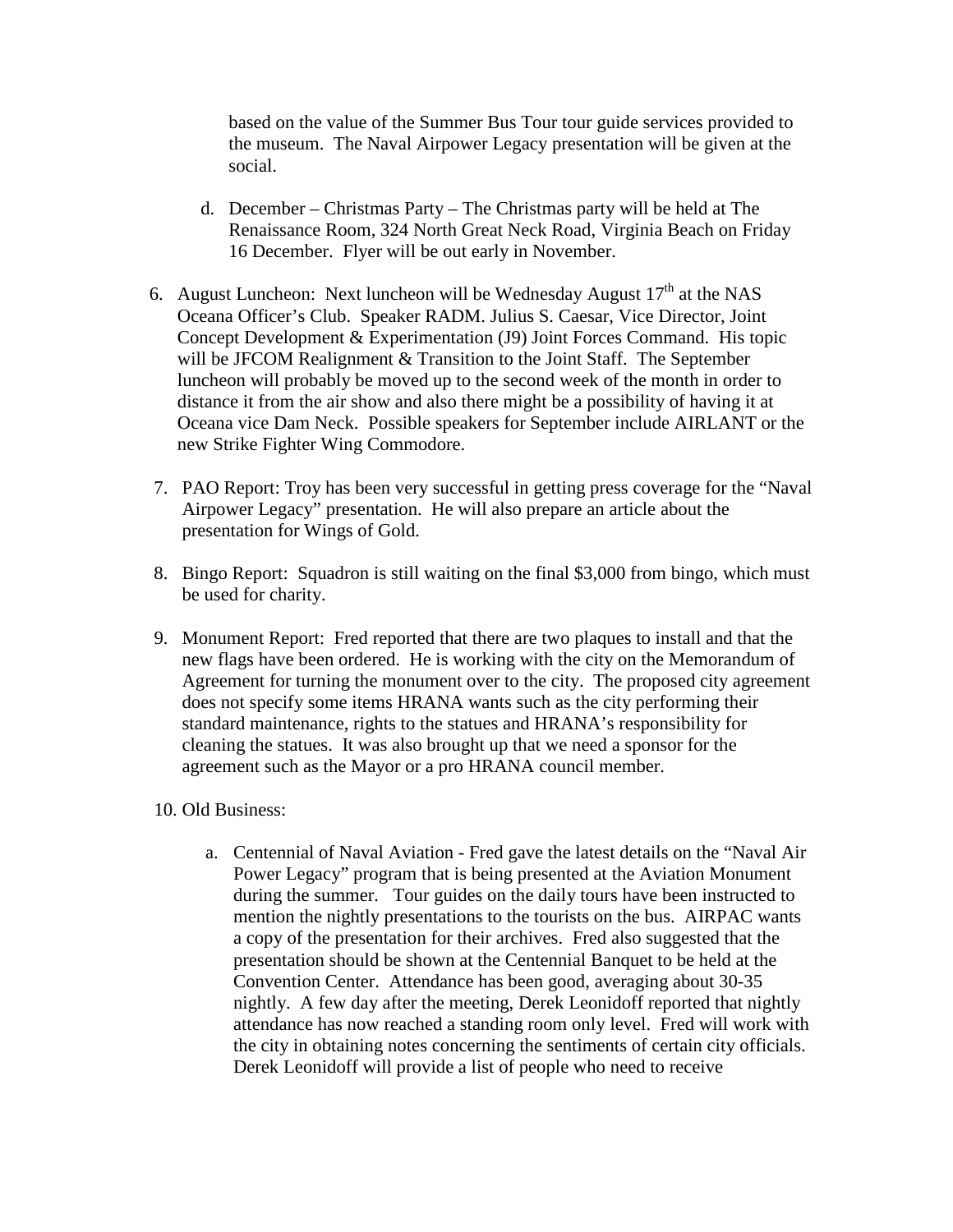acknowledgement for their parts in making the show happen. The city has promos at the following sites: <http://www.youtube.com/user/VirginiaBeachTV> <https://www.facebook.com/cityofVaBeach> <http://www.youtube.com/watch?v=U-gUNz-G6MA>

- b. 2011 HRANA/Tailhook/ABMA Golf Tournament As soon as the books are reconciled, the proceeds will be split between the three organizations. No decision has been reached yet as to which organization will run the tournament next year.
- c. VA-85 Reunion 22 thru 24 September, 2011 Virginia Beach, Virginia. Contact Bob Moore at 806-787-1445 or email [rmooore0418@hotmail.com.](mailto:rmooore0418@hotmail.com) Additional information is also available on [www.NavyVets.com.](http://www.navyvets.com/) Those attending the reunion will be allowed to visit the HRANA Air Show Chalet under the standard chalet rules.
- d. VA-36 Reunion The Roadrunners will be holding their reunion during the same time period and are interested in visiting the chalet on Friday. The same chalet rules apply. More information will be put out on the reunion when received.
- e. NAS Oceana Summer Bus Tours Kent reported that at the request of the Pass & Decal office he provided a supply of flyers advertising the bus tours. It seems that they have a lot of people stopping by wanting to tour the base. He also reported that there was one incident during July when a lady was hit in the eye by a tree limb. She had no apparent injuries and the incident has been reported to Captain Webb along with her contact information. The base is checking the route and trimming any branches that could present a hazard.
- f. Liability Insurance A decision on liability insurance is still pending but it does appear that we will not need it on the monument.
- g. Support Requests Jim Dobberteen updated the board on the responses to squadron support requests. The initial response has been good. 398 members were notified in the email notice, which leaves about 200 who will receive hard-copy letters. Kent and Doug have worked up a list of those without email and that list will serve as the mailing label list for the printer. It was determined that the contributions are tax deductible and that acknowledgement letters are not required. Jim will maintain a list of donors, which will be kept anonymous.
- h. Fly-In Support Lurch will inform the Commodore that we are out of the fly-in business. It was also determined that the squadron probably does not need to purchase tables and chairs as the station XO thinks there are some available.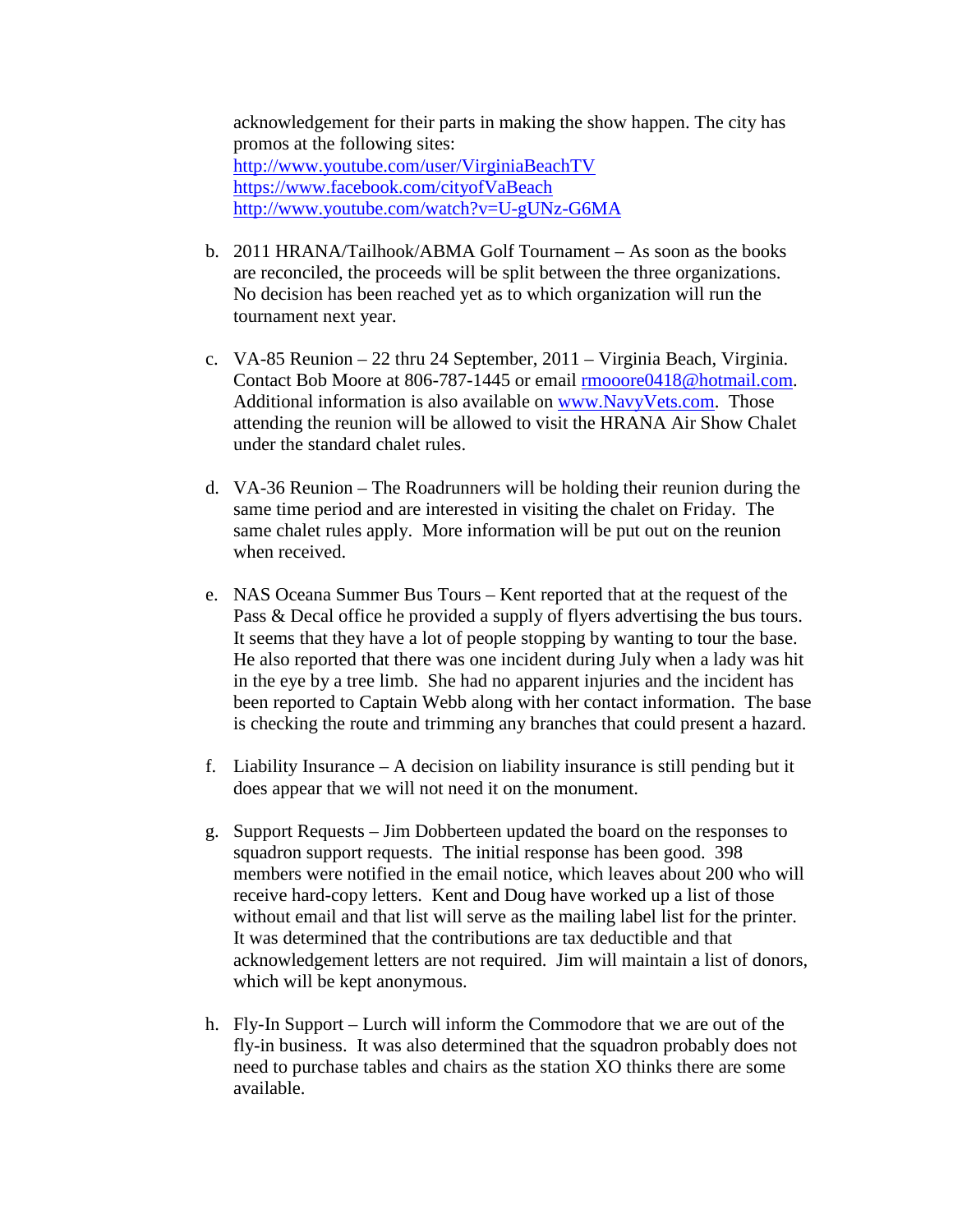## 11. New Business

- a. New Board Member Lt. Brian Abbott from the Naval Safety Center was approved as the alternate active duty board member.
- b. Charity Committee The members for the charity committee were approved. They are Judy Ready, Jim Dobberteen, Jim Whitus, Ron Stoops, Brian Abbott and Lou Colbus. The committee needs to meet soon and present suggestions at the next board meeting for the disposition of the \$3,000 expected from the bingo closeout.
- c. Squadron Merchandise Carroll modeled the new style HRANA shirts which are made from a blended material and very attractive They will actually cost the squadron \$3 less per shirt and monogramming is available for an extra \$6. He also stated that he has sufficient merchandise on hand for the air show.
- d. Patching Ceremonies Kent, Troy and Frog attended the recent VFA-106 patching ceremony. The plan was to get a group picture with the aviators and to have them fill out applications for a free year's membership in ANA. This was not a good plan due to the large crowd and the boisterous nature of the events. Lurch will check with the VFA-106 Commanding Officer about the possibility of meeting with the next group in the squadron ready room sometime prior to the patching ceremony. Headquarters is providing the free membership. Each person will also receive an ANA patch.
- e. F-14 Brick Applications Kent and Bruce Doyle have come up with a plan to place a box of applications next to the F-14 in the Historical Air Park. The applications will have a special marking on them to identify the park as the source in order to track the success of this effort.
- 12. C.O./X.O. Comments: None
- 13. Hot Wash Up…Around the table for individual comments/issues: Maury Unger stated that we should take the laptop to Office Deport and have it checked out and repaired as necessary. The unit has failed several times during monthly luncheons. As a followup to Maury's suggestion, the unit did go to Office Depot and the technician recommended Windows 7 to replace Vista and increasing RAM from 2 to 3 or 4 GB. The estimated cost would be about \$210. Approval was given by the board via email and the repairs were completed at an actual cost of \$218.47.
- 14. Next Meeting…The next meeting will be Wednesday 7th, 1800 at the NAS Oceana